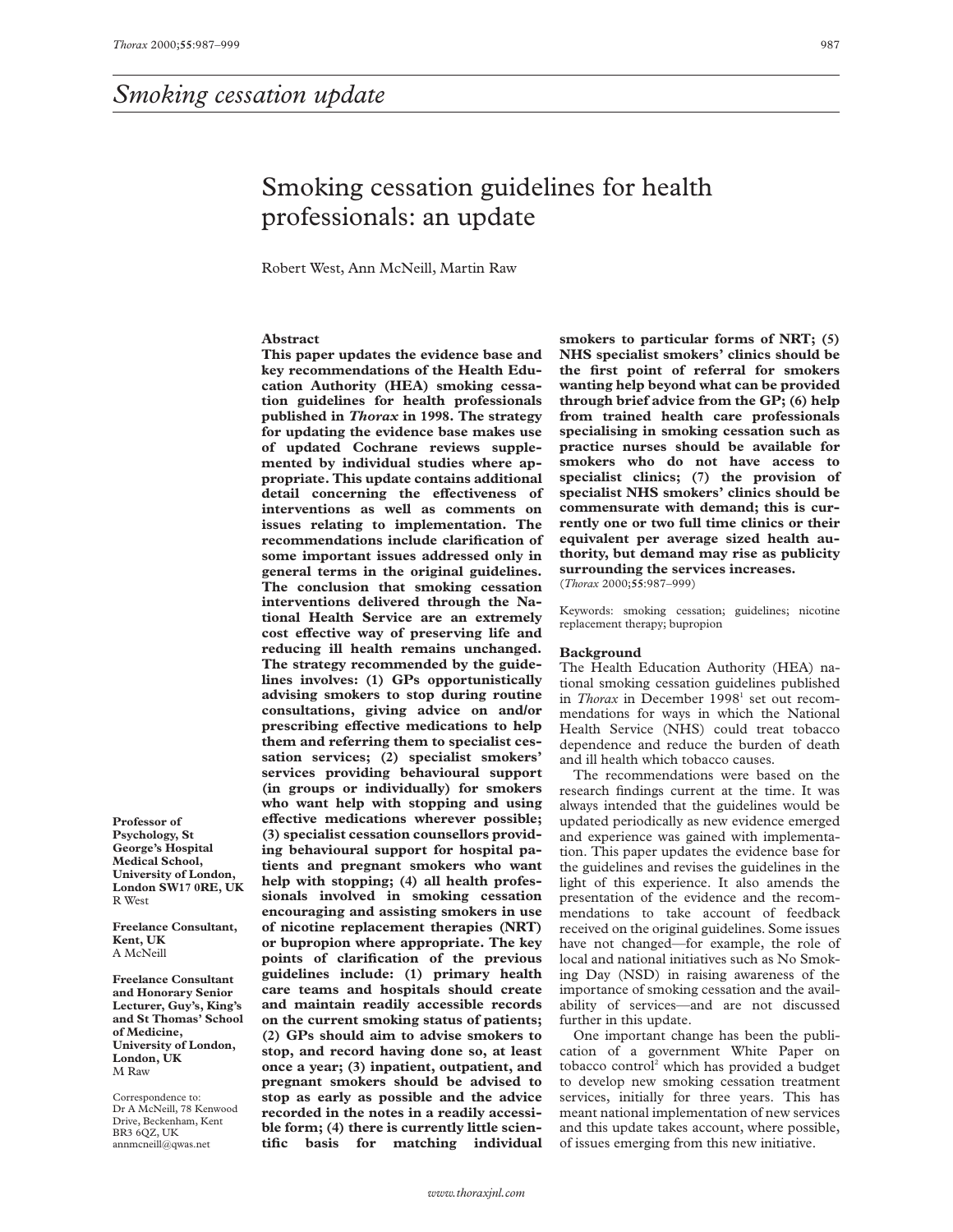# **Recommendations**

# **See text for explanation of strength of evidence ratings A, B, and C.**

## **Primary health care teams**

- 1 Primary health care teams should ensure that their records concerning which of their patients smoke are kept up to date. [**A**]
- 2 GPs should advise current smokers to stop during routine consultations at least once a year, offer a prescription for NRT or bupropion, offer further support by way of a referral to a specialist clinic or other specialist service, record the response to that advice, and arrange follow up where appropriate. [**A**]
- 3 Practice nurses should be prepared to encourage known smokers to stop and offer assistance where possible. [C]
- 4 GPs and practice nurses should receive sufficient practical and theoretical training to enable them to deliver opportunistic advice to encourage a cessation attempt, and to offer accurate advice on NRT or bupropion. [A]
- 5 Other primary health care team professionals should be encouraged to ask about smoking and advise smokers to stop. [**C**]

# **Hospitals and community trusts**

- 6 Hospitals and midwifery services should implement efficient systems for recording the smoking status of outpatients and inpatients and keeping these records up to date. [**A**]
- 7 Hospitals should be smoke-free and all patients should be advised of this at the earliest opportunity—for example, for elective admissions it should be stated in correspondence before the patient arrives. [**C**]
- 8 Where practicable, current smokers attending hospital should receive opportunistic advice from a clinician similar to that described above for GPs and the advice should be recorded in the notes. [**A**]
- 9 Hospital inpatients and outpatient smokers should be offered specialist support and hospital outpatients should be offered NRT or bupropion on NHS prescription. [**A**]
- 10 Pregnant smokers should receive clear, accurate, and specific information on the risks of smoking to the fetus and themselves and be advised to stop smoking. [**A**]
- 11 Pregnant smokers should be offered specialist support with stopping smoking. [A]
- 12 Clinicians, midwives, and other staff who may be involved in discussing smoking with patients or clients should receive adequate training to enable them to do this effectively. [C]

## **Specialist smoking cessation clinics**

- 13 Where possible smokers should have access to a specialist smokers' clinic. [**A**]
- 14 Specialist clinics and other support services should be staffed by individuals specially trained and employed for the purpose rather than attempting to fit the job in with other duties. [**A**]
- 15 The extent of provision of specialist smokers' clinics should be commensurate with demand. [**C**]
- 16 Clinics should offer both individual and group treatment. [A]
- 17 Specialist services should incorporate advice to use NRT or bupropion into the regimen. [**A**]
- 18 The withdrawal orientated treatment model offers a practicable and proven system for most specialist services. [C]

## **Health care purchasers**

- 19 Purchasing smoking cessation interventions represents an extremely cost effective way of reducing ill health and prolonging life. [**A**]
- 20 The precise blend of intervention elements (opportunistic advice, specialist support from trained staff, specialist clinics, free NRT, etc) will depend on the local circumstances, but it should place greatest emphasis on elements that have the strongest evidence base. [**A**]
- 21 Consideration should be given to establishing a core syllabus and national accreditation for training for opportunistic interventions and for those delivering the specialist services to ensure a minimum standard. [**C**]
- 22 Training for those not paid to do smoking cessation as a main part of their work should be purchased to enable cessation interventions to be implemented effectively; this should not detract from funding for a core specialist service. [A]

#### **Pharmacotherapies (NRT and bupropion)**

- 23 Smokers of 10 or more cigarettes per day should normally be encouraged to use NRT or bupropion. [**A**]
- 24 There is currently no scientific basis for recommending one form of NRT over others. [**B**]
- 25 There is no scientific basis for disallowing different forms of NRT to be combined and there may be some benefit to combinations. [**B**]
- 26 NRT can be recommended for use in patients with cardiovascular disease but only with the agreement of the patient's physician if the disease is acute or poorly controlled. [**B**]
- 27 Use of NRT by pregnant smokers may benefit the mother and fetus if it leads to cessation of smoking. [**C**]
- 28 NRT may aid smoking cessation in adolescent smokers but there is insufficient evidence yet to make a recommendation. [**C**]
- 29 No recommendation can currently be made concerning the circumstances in which bupropion should be preferred over NRT or vice versa other than those for which one of the drugs is contraindicated. [**B**]
- 30 No recommendation can be made regarding the use of NRT and bupropion in combination. [**B**]
- 31 Both NRT and bupropion should be available on NHS prescription. [**A**]
- 32 Both bupropion and NRT should be prescribed for relatively short durations at a time and the prescriptions only repeated if the quit attempt is continuing. [**A**]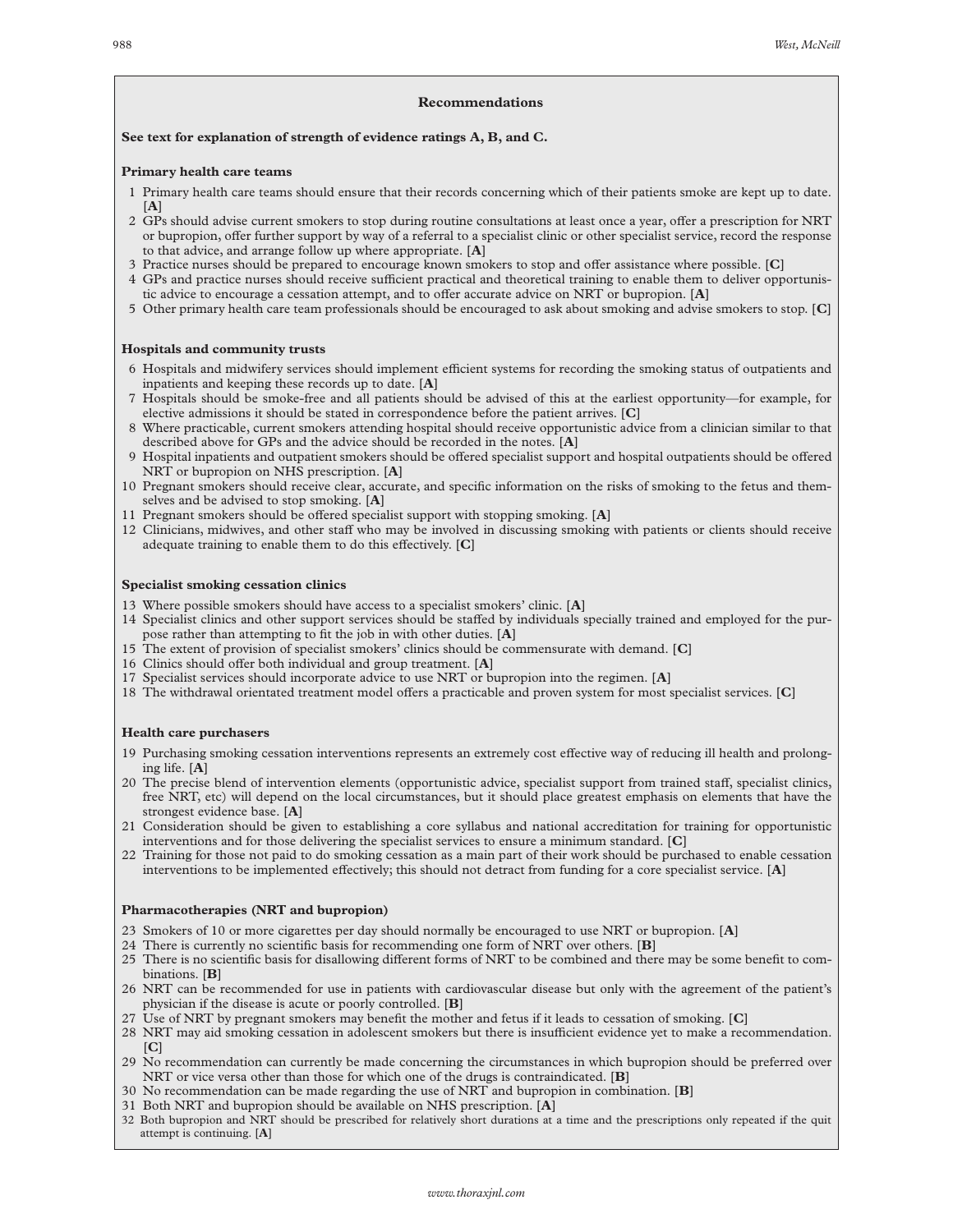When the original guidelines were published, the high cost effectiveness of smoking cessation interventions was demonstrated in an accompanying article.3 These data are still relevant<sup>4</sup> and are not updated here.

The updated guidelines have benefited from the following important documents published in 2000: *The National Service Framework for Coronary Heart Disease* published by the Department of Health<sup>5</sup>; Treating Tobacco Use *and Dependence*, an updated clinical practice guideline on the treatment of tobacco dependence published by the US Department of Health and Human Services (USDHHS)<sup>6</sup>; the database on smoking cessation interventions and their effectiveness of the Society for Research on Nicotine and Tobacco (SRNT)<sup>7</sup>; the submission by ASH to the NHS Modernisation Review on smoking cessation in primary care<sup>4</sup>; the report by ASH/Health Development Agency on provision of smoking cessation services in the NHS<sup>8</sup>; The Royal College of Physician's report on nicotine addiction in Britain<sup>9</sup>; and the NHS publication entitled A *Plan for Investment, a Plan for Reform*. 10

As with the first version of the guidelines, this update has been prepared in consultation with an expert panel of researchers and practitioners (see appendix A). The guidelines have also been endorsed by a number of organisations (see appendix B).

#### **Evidence base**

PRINCIPLES ADOPTED IN UPDATING THE EVIDENCE BASE

The strategy for the original guidelines was to rely on meta-analyses which combined the results of several (and, in some cases, a large number of) studies to arrive at a single estimate of efficacy of a specific type of interventionfor example, brief GP advice. Two key sets of meta-analyses were used: those from the Cochrane Collaboration, and those included in the smoking cessation guideline published by the Agency for Health Care Policy Research (AHCPR; now called the Agency for Healthcare Research Quality (AHRQ)).<sup>11</sup> The advantage of this approach is that it systematically combines evidence from different trials. The disadvantages are that it does not allow for new studies that have not yet made their way into the reviews; it can mask important distinctions between interventions which are all classed as the same; it does not permit statements about interventions that have not been subject to systematic reviews; and the studies come largely from populations (primarily the US) that may be different from the population of interest.

For the update it was decided to focus, as before, on systematic reviews, but to supplement these by additional findings where relevant. The additional findings were sought by monitoring of online research databases involving all research that mentioned "smoking", "nicotine", or "tobacco" in the abstract or title. It was also decided to provide more detail of the findings relating to the effectiveness of particular interventions. This was because experience with implementation of the previous guidelines indicated that there was a need

for guidance on issues that had not previously been covered—for example, the effectiveness of counselling by health care professionals given opportunistically during consultations and comparisons between different forms of nicotine replacement.

We then reformulated the categories of intervention so that, instead of distinguishing between very brief interventions, brief interventions, and intensive interventions, the major categories arrived at were "Brief opportunistic advice to stop from a health care professional" and "Behavioural support to aid quit attempts". The reason is that this more closely reflects the main types of situation that health professionals encounter. In the former case, the main aim is proactively to trigger a quit attempt while, in the latter case, the emphasis is on responding to smokers' requests for help with a quit attempt (equivalent to the government's intermediate and specialist support categories). Other interventions can also trigger quit attempts such as mass media campaigns and NSD.

In addition, greater consideration was given to evidence on implementation, recognising that *efficacy* demonstrated in randomised controlled trials may not translate into *effectiveness* in real health care settings (we use the term "efficacy" to denote positive outcomes from clinical trials and "effectiveness" to denote positive effects in clinical practice). It also recognises that there are major barriers to implementation that need to be considered when designing interventions that can be adopted across the NHS.

In considering which systematic reviews to include, it was decided, for the following reasons, to focus on those undertaken by the Cochrane Collaboration: (1) these reviews concentrate on studies in which direct comparisons are made between intervention and control groups rather than attempting to compare different studies. Comparisons between different groups in different studies run a risk of bias resulting from differences in the samples studied; (2) the Cochrane reviews use abstinence for at least six months as the primary outcome measure. Other reviews which use abstinence at shorter follow up points require additional assumptions to be made about how far these will translate into long term cessation; (3) the Cochrane reviews are updated regularly; and (4) they provide details of methods and results of studies included so it is possible to identify subgroups of studies that can be used for particular comparisons.

#### **FINDINGS**

For each type of intervention the evidence on its efficacy is presented, followed by evidence relating to implementation which may affect recommendations to health professionals. Efficacy is quantified in terms of the proportions of all smokers receiving the intervention who stop smoking over and above those (in the control group) who would have stopped anyway—that is, we give the *incremental* cessation rate. The main findings are given in table 1.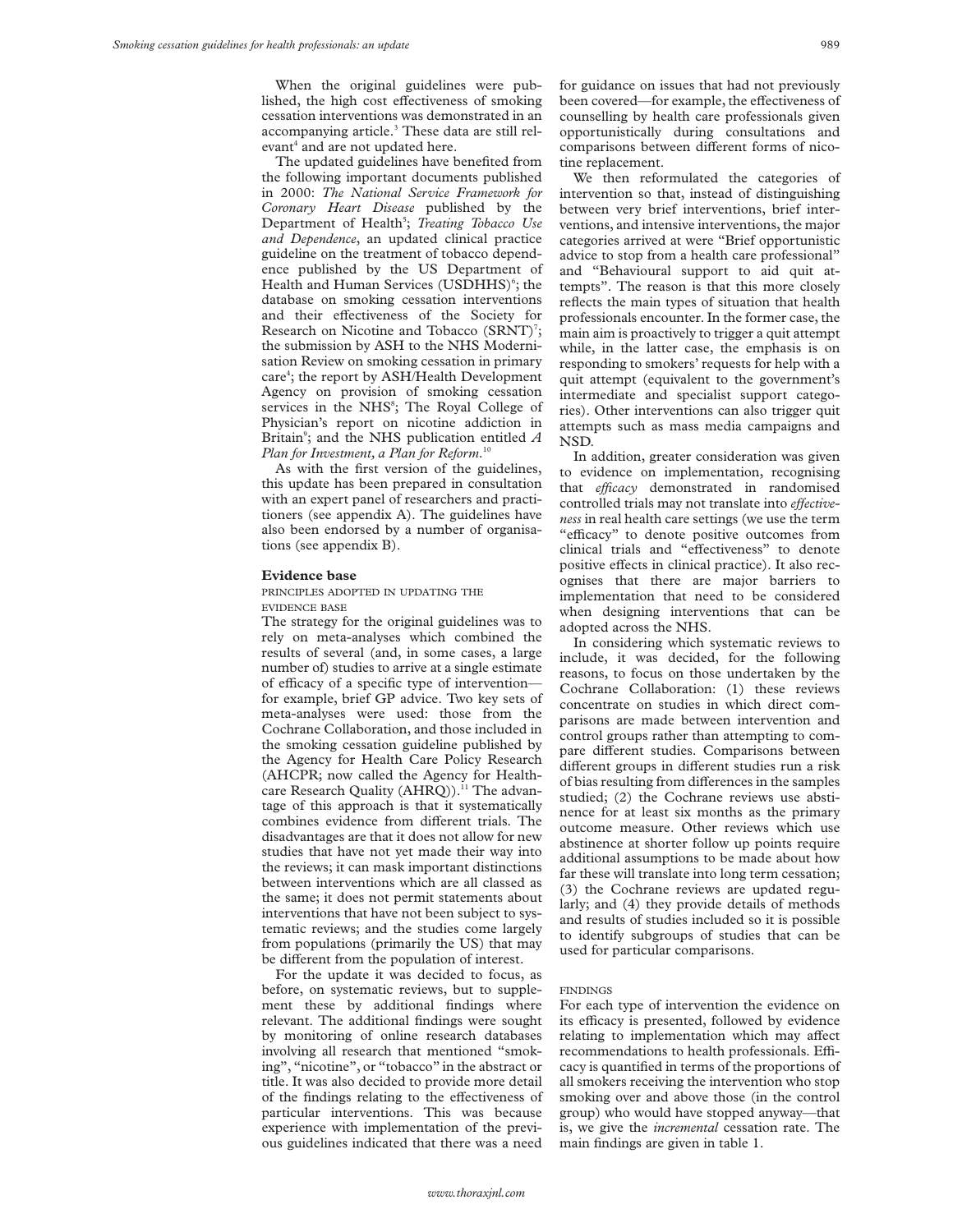*Table 1* Incremental effects of smoking cessation interventions on abstinence for six months *or longer*

| Intervention                                                                    | Target population                                                                          | Effect size <sup>a</sup> | 95% confidence<br><i>interval</i> <sup>b</sup> |
|---------------------------------------------------------------------------------|--------------------------------------------------------------------------------------------|--------------------------|------------------------------------------------|
| Brief opportunistic advice from<br>a physician to stop                          | Smokers attending GP<br>surgeries or outpatient                                            | 2%                       | 1% to 3%                                       |
| Face to face intensive<br>behavioural support from a                            | clinics<br>Moderate to heavy smokers<br>seeking help with stopping                         | 7%                       | 3% to 10%                                      |
| specialist <sup>c</sup><br>Face to face intensive<br>behavioural support from a | Pregnant smokers                                                                           | 7%                       | 5% to 9%                                       |
| specialist<br>Face to face intensive<br>behavioural support from a              | Smokers admitted to<br>hospital                                                            | 4%                       | $0\%$ to $8\%$                                 |
| specialist <sup>d</sup><br>Proactive telephone<br>counselling <sup>e</sup>      | Smokers wanting help with<br>stopping but not receiving                                    | 2%                       | $1\%$ to $4\%$                                 |
| Written self-help materials                                                     | face to face support<br>Smokers seeking help and                                           | $1\%$                    | 0% to 2%                                       |
| Nicotine gum                                                                    | not receiving other support<br>Moderate to heavy smokers<br>receiving limited behavioural  | 5%                       | $4\%$ to $6\%$                                 |
| Nicotine gum                                                                    | support<br>Moderate to heavy smokers<br>receiving <i>intensive</i>                         | 8%                       | $6\%$ to $10\%$                                |
| Nicotine transdermal patch                                                      | behavioural support<br>Moderate to heavy smokers<br>receiving limited behavioural          | 5%                       | $4\% - 7\%$                                    |
| Nicotine transdermal patch                                                      | support<br>Moderate to heavy smokers<br>receiving <i>intensive</i>                         | 6%                       | 5% to 8%                                       |
| Nicotine nasal spray                                                            | behavioural support<br>Moderate to heavy smokers<br>receiving <i>intensive</i>             | 12%                      | 7% to 17%                                      |
| Nicotine inhalator                                                              | behavioural support<br>Moderate to heavy smokers<br>receiving <i>intensive</i>             | 8%                       | 4% to 12%                                      |
| Nicotine sublingual tablet                                                      | behavioural support<br>Moderate to heavy smokers<br>receiving <i>intensive</i>             | 8%                       | $1\%$ to $14\%$                                |
| Bupropion (300 mg/day<br>sustained release)                                     | behavioural support<br>Moderate to heavy smokers<br>receiving <i>intensive</i>             | 9%                       | 5% to 14%                                      |
| Intensive behavioural support<br>plus NRT or bupropion <sup>8</sup>             | behavioural support<br>Moderate to heavy smokers<br>seeking help from a<br>smokers' clinic | $13 - 19%$               |                                                |

<sup>a</sup>Difference in >6 month abstinence rate between intervention and control/placebo in the studies reported; data from Cochrane meta-analyses unless otherwise stated.

<sup>b</sup>The range within which one can be 95% confident that the true underlying value lies.

Efficacy figures based on subset of studies from general population with biochemical verification. <sup>d</sup>No Cochrane review available, data from USDHHS meta-analysis.<sup>6</sup>

'No Cochrane review available, data from USDHHS meta-analysis.<sup>6</sup>

f The term "limited behavioural support" refers to brief sessions required primarily for collecting data. Following the Cochrane definition, "intensive" behavioural support was defined as an initial session of more than 30 minutes, or an initial session of less than 30 minutes plus more than two subsequent visits.

<sup>8</sup>Expected effect combining effect of medication with effect of behavioural support.

#### RECOMMENDATIONS

As in the original guidelines, we have classified the recommendations according to the strength of evidence as follows: **A**: Many well designed randomised controlled trials directly relevant to the recommendation, yielding a consistent pattern of findings. **B**: Some evidence from randomised controlled trials, but not optimal. More interpretation of the evidence was needed. For example, there were not many randomised controlled trials, their results were not consistent, they were not directly relevant to the recommendation. They may not have been directly relevant because, for example, the study population was different. C: No randomised controlled trials but the issue is important enough to merit a recommendation which is based on published evidence and expert opinion of the authors and reviewers.

In some cases the recommendation is not a matter of empirical evidence but is a prerequisite for another recommendation that is supported by the evidence. In this case, the strength of evidence is also derived from the related recommendation.

NICOTINE REPLACEMENT THERAPY (NRT) AND BUPROPION ON THE NHS

At the time of writing the government had announced that bupropion and NRT (the latter following consultation only) would be available on NHS reimbursable prescriptions. The National Institute of Clinical Excellence was also being asked to advise GPs on the most appropriate and cost effective prescribing regimes for NRT and bupropion. In this document we assume that both NRT and bupropion will be available on the NHS and have made comments in the text where appropriate to support this assumption.

## **Brief opportunistic advice to stop from a health care professional**

This consists of brief advice from health professionals (such as dentists and the dental team, GPs, health visitors, midwives, pharmacists, physiotherapists, practice nurses) delivered opportunistically during routine consultations to smokers whether or not they are seeking help with stopping. Brief opportunistic advice typically involves asking patients about their current smoking, advising them to stop, offering assistance by way of a referral to a specialist service, advice or a prescription for NRT or bupropion (see below), and arranging follow up where appropriate.

**EFFICACY** 

- **1 Brief advice (up to 5 minutes) from a GP given to all smokers to encourage them to make an attempt to quit is** effective in promoting smoking **cessation—the four As (ask, advise, assist, arrange; table 1)**. This advice leads to 1–3 out of 100 smokers receiving it to stop smoking for at least six months.<sup>12</sup> This is in addition to the number who would have stopped smoking anyway. It is estimated that approximately 40% of smokers make some form of attempt to quit in response to advice from a GP. $^{13}$  $^1$
- 2 This advice appears to have its effect **primarily by triggering a quit attempt**, rather than by increasing the chances of success of quit attempts.<sup>13</sup>
- **3 There is insufficient evidence yet to say whether similar advice from other health care professionals is effective**. A wide range of health professionals such as practice nurses already undertake opportunistic advice on smoking cessation to some degree. There is interest among other health professionals in becoming more involved in such opportunistic advice but, as yet, there is insufficient evidence from randomised controlled trials to know whether this is effective.<sup>6</sup> For example, research has failed to find any effect of advice given to patients attending accident and emergency departments.<sup>15</sup> However, it remains possible that factors such as access to smokers, level of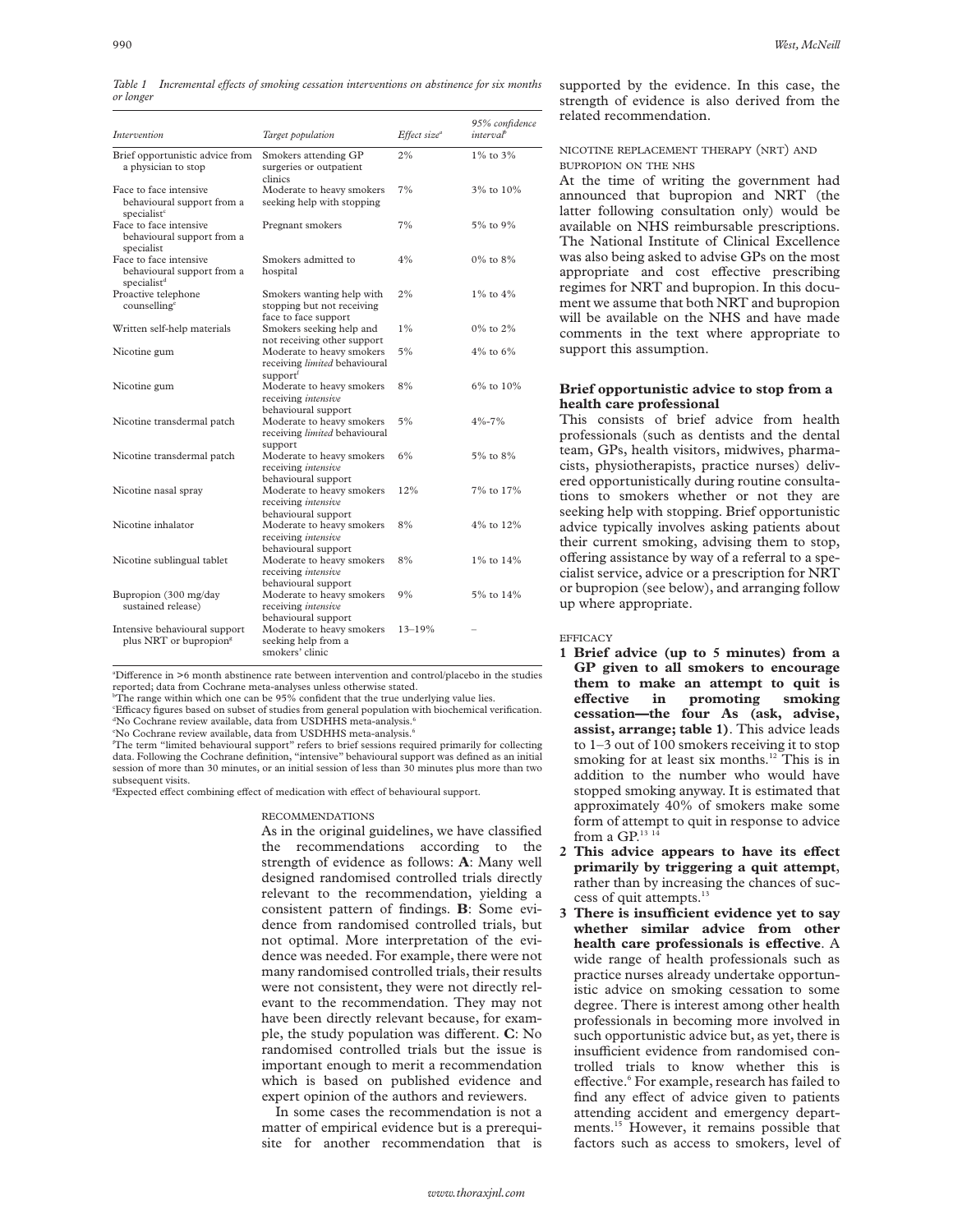training, experience, and commitment are more important than professional discipline.

**4 Without provision of pharmacotherapy** as well, this advice primarily affects **light smokers**. In general it is those who smoke less than 10 per day who stop in response to brief GP advice unless some additional assistance or medication is used. $12$ 

## IMPLEMENTATION ISSUES

- **1 Correlational evidence suggests that repeating the advice with a given smoker has a reduced effect**. One study has found that smokers who had previously been advised to stop by their family doctor were less likely to stop in response to subsequent advice.<sup>16</sup> It is also relevant that a one year follow up of smokers found that attempting to stop within a year of a previous attempt to quit was associated with a reduced likelihood of success.<sup>17</sup>
- **2 GPs generally do not accept that they should give opportunistic advice at every opportunity and only a minority** do this.<sup>18</sup> Lack of time and difficulties in raising the issue uninvited appear to be major barriers. Recent research has shown that many GPs are concerned that uninvited advice to stop smoking may damage their relationship with the patient.<sup>19</sup> However, there is no evidence that it does so.
- **3 GPs are more willing to give advice to stop to smokers with smoking related diseases**. <sup>20</sup> This is despite evidence that smokers with smoking related diseases do not respond better to such advice than others.16
- **4 Smokers may be more receptive to advice to stop when it is linked with an existing medical condition (not necessarily smoking related).** There is some evidence that smokers are happier to receive advice to stop when GPs link the advice to their reason for visiting the surgery.<sup>21</sup> <sup>22</sup>

## **Face to face behavioural support to aid quit attempts**

This category includes a range of methods of support from focused counselling and advice, through coping skills training to group support. In fact, most programmes tested have been eclectic, involving many different components. This support is provided to smokers who are planning to make an attempt to quit and would like help with doing so.

#### EFFICACY

**1 Behavioural support and advice from a clinic run by smoking cessation special**ists is effective in aiding smoking cessa**tion.** In smokers seeking help with stopping, a programme of support involving multiple contacts for a period of four weeks or more given by specialists employed and trained for the purpose (irrespective of professional discipline) enables, on average, about one in 20 attempts to quit to succeed for six months or more that would not otherwise have done so.<sup>23</sup> One very large study in the USA found that, with intensive protracted behavioural

support, together with aggressive use of NRT, high success rates can be achieved with about one in four smokers thus treated stopping for at least a year who would not otherwise have done so.<sup>24</sup>

- **2 Behavioural support provided by nurses specifically employed to provide cessa**tion advice is effective, whereas behav**ioural support given as part of their more general duties has not yet been** shown to be effective in aiding smoking **cessation**. Although studies with nurses delivering counselling show a positive effect,<sup>25</sup> no effect has been observed in studies where practice nurses have not been employed specifically to provide cessation advice.<sup>25</sup>
- **3 A structured package of behavioural support and NRT provided by pharma**cists can be effective in aiding smoking **cessation.** Two recent randomised trials in the UK have addressed the issue of pharmacist support for smoking cessation. The first of these found a small effect that did not reach statistical significance $27$  while the second showed a clear and statistically significant effect on continuous abstinence for one year.<sup>28</sup> Combined data from these two trials reveal a positive effect compared with unstructured usual care.
- **4 It is not yet known whether behavioural support provided by other health professionals as part of their general duties** is effective. At present there are insufficient data on how far other health professionals running smoking cessation programmes in addition to their other duties can be effective.
- **5 It is not yet known whether providing behavioural support to smokers in** groups is more or less effective than **providing it individually**. Although some studies have been carried out in this area, they have not been adequate to test for a difference in the two approaches.<sup>29</sup>
- **6 There is correlational evidence that the more time is spent with smokers the** greater the effect in aiding cessation. Direct comparisons between more intensive and less intensive interventions have not been adequate to enable conclusions to be drawn but comparisons across studies suggest that more intensive interventions in terms of frequency of contact and/or duration of contact achieve higher success rates.<sup>6</sup>
- **7 It is not yet known whether behavioural support for adolescent smokers wanting to stop is effective**. This is an area where there is ongoing research although there is as yet no clear evidence.<sup>30</sup>
- **8 In pregnant smokers wanting to stop, counselling from a smoking cessation specialist together with written support** materials is effective in aiding cessation. Studies show that specialist support (support from someone trained and employed for the purpose) enables about one in 15 to stop smoking for the remainder of the pregnancy who would not otherwise have done so.<sup>31 32</sup> This generally involves one-to-one counsel-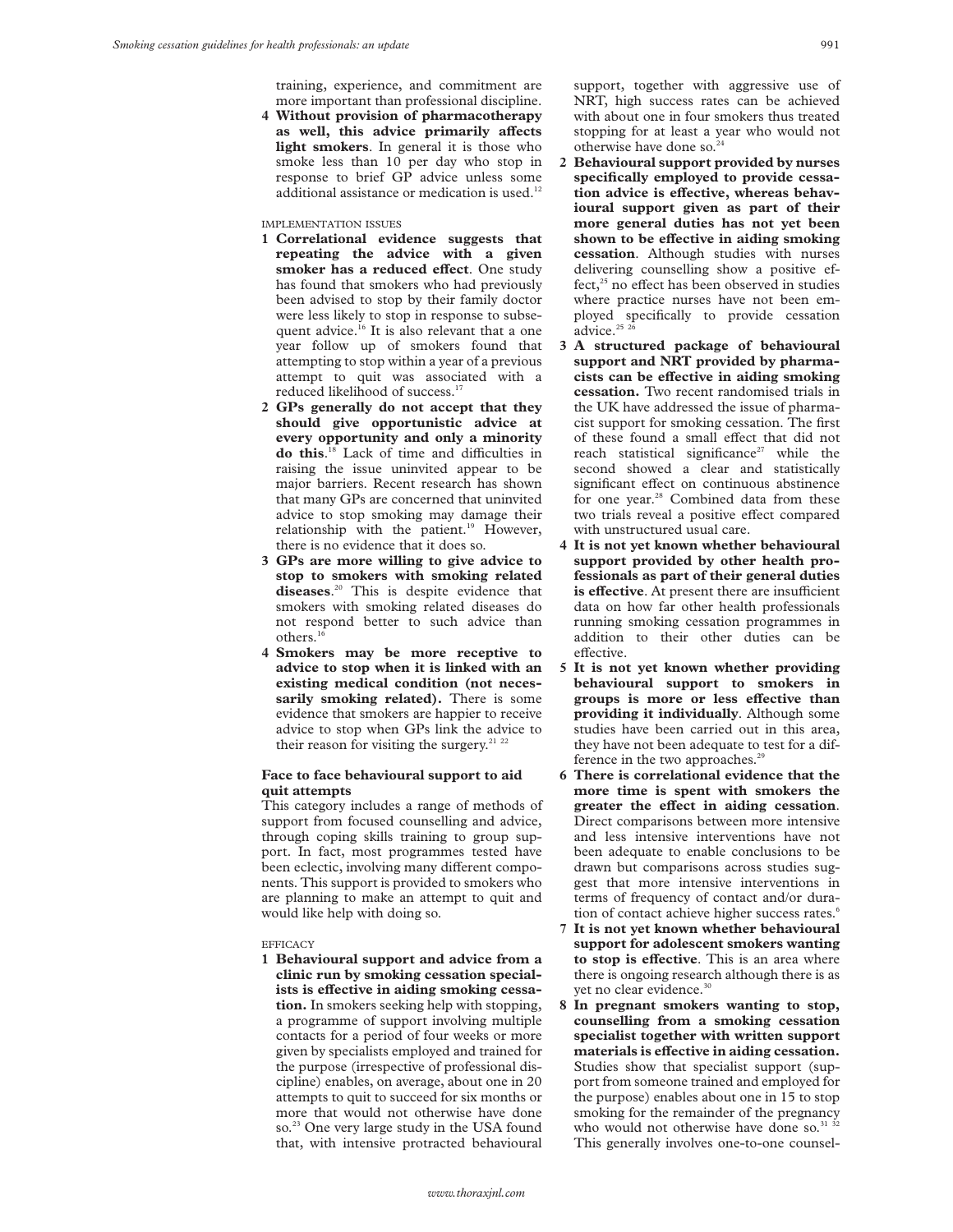ling in sessions set up for the convenience of the smoker. Only a small minority of pregnant smokers are willing to attend smoking cessation groups.<sup>33</sup>

**9 Behavioural support (up to 30 minutes) provided by midwives as part of their normal duties has not been shown to be eVective in aiding cessation in pregnant smokers**. Two large randomised trials (one in the UK and one in Denmark) which examined counselling by midwives as part of routine consultations found no effect on cessation.<sup>34</sup> 35

# IMPLEMENTATION ISSUES

- **1 Little is known about the active ingredi**ents of behavioural support so it is diffi**cult to provide evidence based recommendations regarding the content of behavioural support programmes**. The USDHHS guideline proposes that teaching problem solving skills and social support are useful.<sup>6</sup> There is preliminary evidence that pairing smokers together to make the quit attempt can improve success rates<sup>36</sup> and that, with women smokers at least, a physical activity programme can improve success rates.
- **2 At present only a very small minority of smokers attend face to face sessions, whether these be specialist clinics or advice sessions run by primary care staV**. <sup>38</sup> Experience from full time clinics thus far suggests that one full time specialist clinic or its equivalent is currently adequate to meet the needs of the average sized health authority (500 000 head of population) and should be able to sustain a throughput of 300–800 clients per year. Clinics serving the needs of individual GP practices have in the past been found to be unsustainable.<sup>39</sup> However, the numbers seeking treatment from specialist services may increase as publicity surrounding the service increases, and may differ in rural and urban communities.

#### **Nicotine replacement therapy**

Nicotine replacement therapy now comes in six different forms: chewing gum (2 mg and 4 mg), transdermal patch (16 hour and 24 hour in varying doses), nasal spray, inhalator, sublingual tablet, and lozenge.<sup>4</sup>

#### **EFFICACY**

- 1 Nicotine replacement therapy is effec**tive in aiding smoking cessation**. It reduces the urges to smoke and other withdrawal symptoms following cessation.<sup>41</sup> Table 1 shows the incremental abstinence rates (over and above any placebo effects) at six months or longer.
- 2 There appears to be little difference  $over all$  in the effectiveness of different **types of NRT on cessation.** One study which directly compared four of the six products found no difference in abstinence rates or withdrawal discomfort.<sup>42</sup> Although the effect sizes in the meta-analyses for the products are slightly different, these

differences are not statistically significant (table 1).

- **3** 4 mg nicotine gum may be more effec**tive than 2 mg gum in helping heavy smokers to stop.** Research has found that highly dependent smokers benefited more from  $4$  mg than  $2$  mg gum.<sup>41</sup> The definition of "highly dependent" in the three studies concerned was based on questionnaire measures relating to amount and pattern of smoking or feelings of dependence, but for operational purposes can be approximated by 20 or more cigarettes per day.
- **4 The standard strength patches are** more effective than their lower dose **counterparts in medium to heavy smokers**. Research comparing the 21 mg (standard dose) 24 hour patch with lower dose patches in smokers of more than 10 cigarettes per day found the standard dose patch to be more effective.<sup>43</sup>
- **5 Support from health professionals is probably not essential for NRT to be eVective although it is important in its own right (see above)**. Placebo controlled trials of NRT in a simulated over the counter (OTC) setting have yielded similar effect sizes to studies involving more intensive behavioural support.<sup>44 45</sup> However, to date studies of this type have typically involved a substantial amount of contact and monitoring which would not occur in true OTC settings. A field study (not a randomised controlled trial) in the US found similar success rates when NRT was prescribed by physicians as when purchased OTC.<sup>4</sup>
- **6 Combining the patch with other forms of NRT** may be more effective than the **patch alone and appears to be safe**. Current restrictions on the use of more than one form of NRT are not supported by the scientific evidence. Although relatively little research has been conducted on NRT combinations, the research that exists suggests that combining different forms is both safe and effective.<sup>4</sup>
- **7 Strong evidence that NRT is effective is limited to adult smokers of 10 or more** cigarettes per day not suffering from **manifest smoking related diseases**. There is currently insufficient research on the use of NRT in light smokers, smokers under the age of 18, pregnant smokers, and inpatient smokers. Evidence on the effectiveness of NRT among smokers with manifest smoking related diseases is  $\rm mixed.^{48-50}$
- **8 NRT appears to be safe when given to smokers with cardiovascular disease.** Evidence from studies where NRT has been given to patients with cardiovascular disease have not revealed significant adverse effects.<sup>5</sup>
- **9 It is unclear how far NRT would carry a risk to the fetus when used in pregnancy but it is almost certainly safer than smoking**. Small studies on the effects of NRT on the fetus have not revealed significant problems.<sup>52 53</sup> Evidence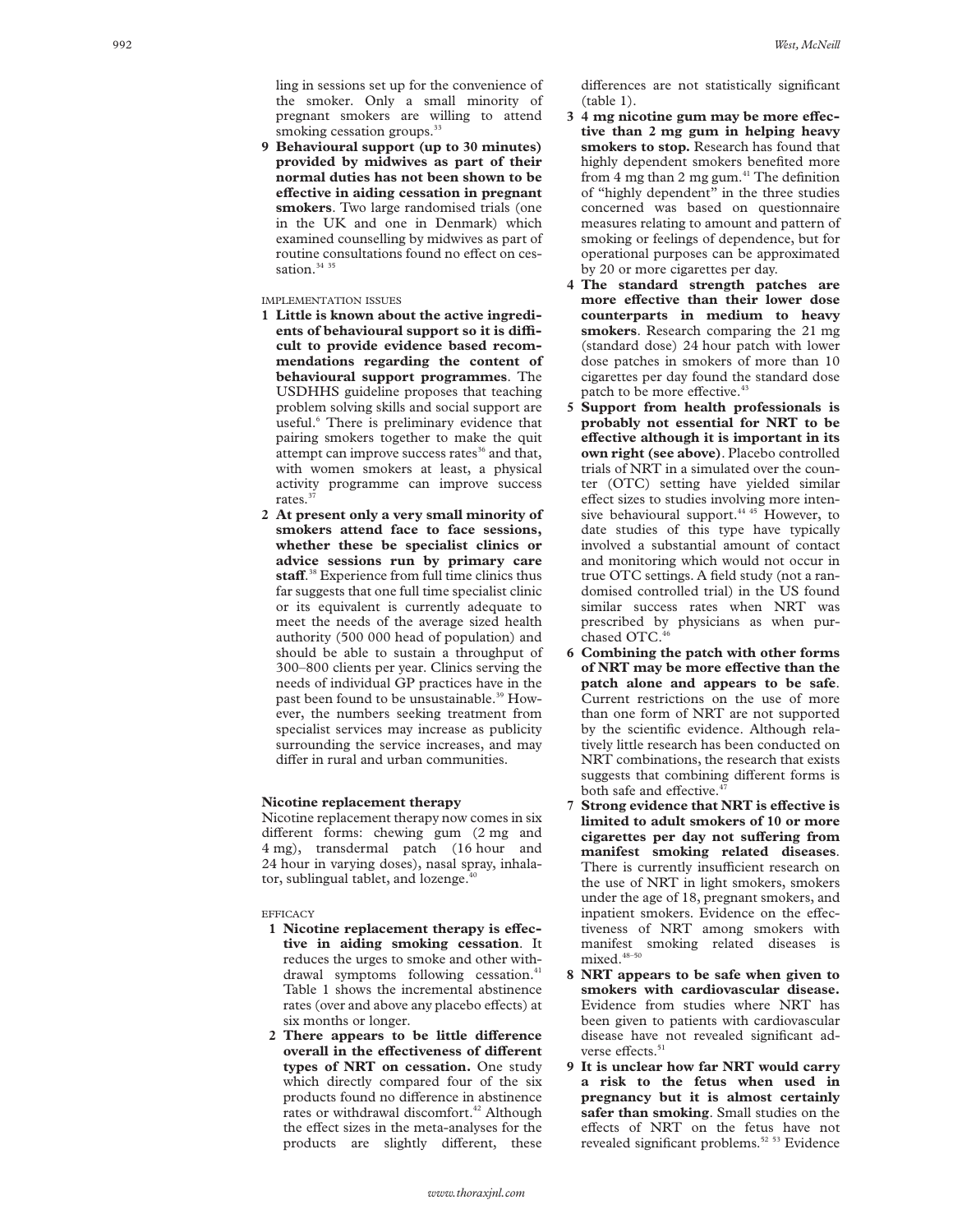from smokeless tobacco users in India suggest that nicotine may be to some extent implicated in low birth weight.<sup>54</sup> However, NRT does not contain the large number of other toxins contained in tobacco smoke and therefore would be expected to be considerably safer than smoking.

**10 There is currently little scientific basis for matching particular smokers to particular forms of NRT**. <sup>40</sup> Many flow charts and decision aids have been developed to help health professionals and smokers to choose between NRT products (gum, patch, inhalator, etc) but these are based on common sense only.

#### IMPLEMENTATION ISSUES

- **1 Approximately 25% of quit attempts involve the use of NRT with the transdermal patch being the most popular formulation with smokers**. (The majority of smokers attempt to quit using willpower alone, which is the least effective method.) In a number of settings (including OTC sales, smokers' clinics, and hospital inpatients) the nicotine patches were preferred by smokers given the choice.<sup>55-57</sup>
- **2 Most GPs report believing that NRT is eVective and recommending patients to use it**. A recent survey of GPs found that most report accepting the effectiveness of NRT and recommending it or prescribing it, usually on a private prescription.<sup>58</sup>

#### **Bupropion (Zyban)**

Bupropion has been licensed for the treatment of tobacco dependence. While originally developed as an antidepressant in the US, its efficacy in smoking cessation appears to be independent of its antidepressant effect. Bupropion comes in sustained release tablets. The standard dose is 300 mg per day.

#### EFFICACY

- **1 Bupropion is an effective aid to smoking cessation**. There is evidence from a meta-analysis of the two published trials of this drug that it improves 12 month sustained abstinence rates and reduces the severity of withdrawal symptoms (table  $1).^{59}$
- **2 There is a very small but non-zero risk of serious adverse effects**. The risk of seizures is broadly similar to other antidepressants at one in 1000.<sup>61</sup> The risk of an allergic reaction is one in 10 000 to one in 1000.61
- **3 Evidence on the effectiveness of bupropion is limited to medium to heavy smokers receiving behavioural support.** Published trials have included smokers of 15 or more cigarettes per day attending frequent behavioural counselling sessions.
- **4 It is not yet clear whether bupropion is more** effective than NRT. One randomised placebo controlled trial has found a higher one year sustained abstinence rate with bupropion than a transdermal patch in

the context of a behavioural support package.<sup>60</sup> Further research is needed before any firm conclusions can be drawn.

# IMPLEMENTATION ISSUES

- **1 Putting bupropion and NRT on NHS prescription may lead to problems for specialist smokers' clinics if they are unable to prescribe bupropion**. If specialist clinics are unable to offer NHS prescriptions for bupropion, this may drive smokers away from these clinics.
- **2 There are currently no published trials of bupropion with minimal behavioural support**. Studies have so far included support; research is needed into the use of bupropion with limited input from a GP.

# **Self-help materials**

# EFFICACY

- 1 Written self-help materials can be effec**tive in aiding cessation attempts**. Approximately one in 100 smokers using generic self-help materials and receiving no other form of assistance stop for at least six months who would not otherwise have done so.<sup>62</sup> It is unclear how far adding self-help materials to other forms of intervention such as brief advice to stop is effective.<sup>62</sup>
- **2 Materials that are tailored to the characteristics of a particular smoker can be** more effective than generic materials. There is limited research comparing generic and tailored materials and in those studies varying approaches to tailoring have been adopted. However, such research as there is suggests that tailoring in some form may be helpful.<sup>62</sup>

#### IMPLEMENTATION ISSUES

**1 Strong claims for effectiveness are made for some self-help materials such as books which are not supported by controlled trials**. Self-help books can be very popular but are typically not subjected to appropriate tests of effectiveness and so claims of high success rates should be viewed with caution.

## **Telephone counselling**

Telephone counselling comes in two main forms: "reactive counselling" where smokers call a help line seeking help and advice and "proactive counselling" where smokers receive calls from counsellors according to a prearranged schedule.

#### **EFFICACY**

- **1 Proactive, frequent telephone counsel**ling can be effective as an aid to smoking **cessation**. There is limited evidence from controlled trials but such evidence as exists suggests an effect.<sup>63 64</sup>
- **2 Reactive telephone counselling may be eVective as an aid to smoking cessation but is diYcult to evaluate in randomised trials**. There are no adequate randomised controlled trials published to date,<sup>63</sup> but a follow up study of the then English QUITLINE (a reactive telephone counselling service)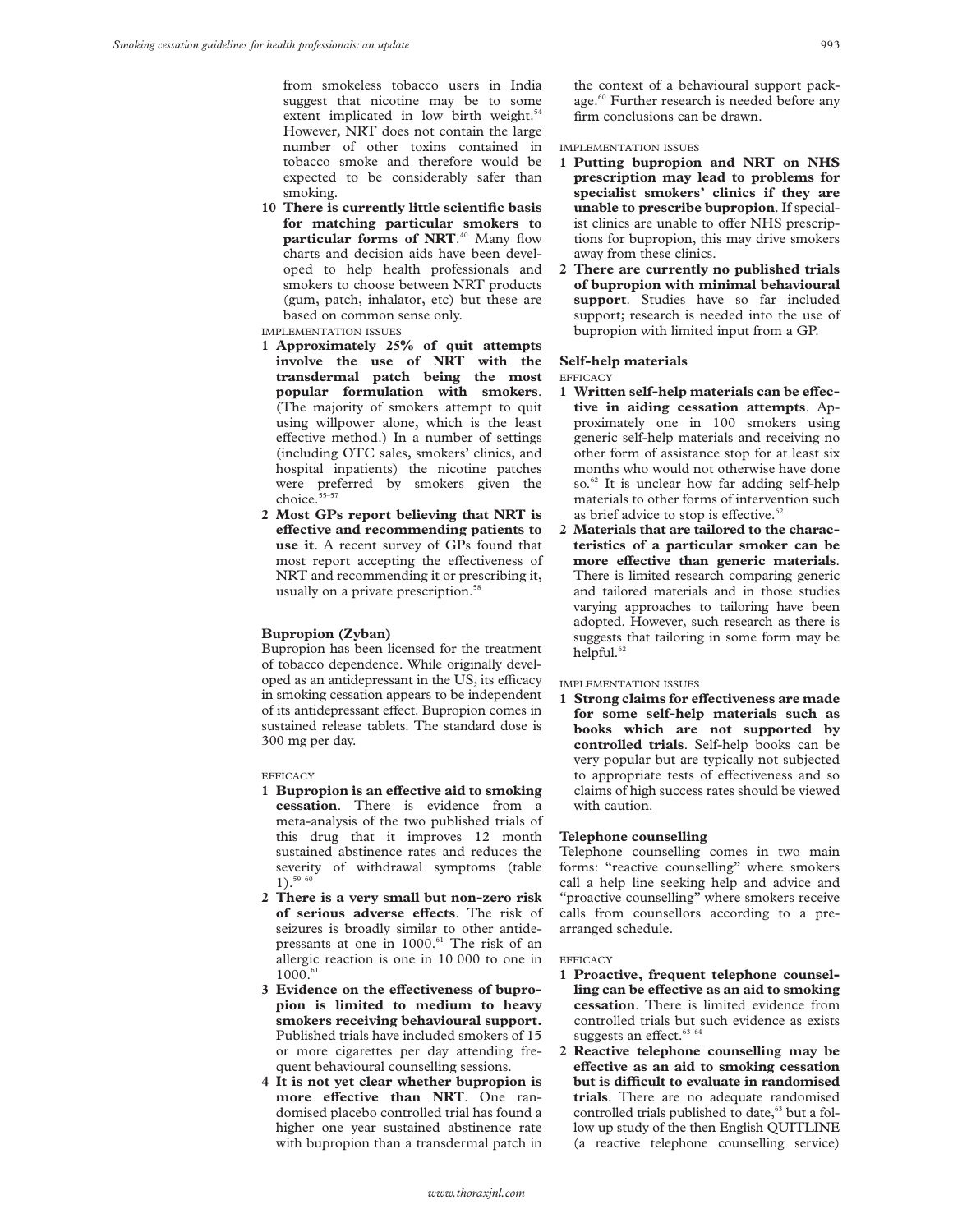found high self-reported sustained abstinence rates.65 Without control groups it is not possible to assess whether these are higher than would have been the case without counselling.

# IMPLEMENTATION ISSUES

**1 Telephone help lines can be a popular choice for smokers who want help with stopping smoking**. The use of the then English QUITLINE was very high and it was highly responsive to promotional campaigns.<sup>65</sup> Research into the efficacy of reactive helplines is urgently needed.

# **Examples of intervention effects at a national level**

This section gives some examples of the likely effectiveness of the key NHS interventions if implemented at a national level in England. It focuses on interventions for which there is clear evidence of effectiveness that can be delivered by the NHS. Of 40 million adults aged 16 or over in England, approximately 11 million are cigarette smokers. The background cessation rate in the population (which may include attempts prompted by GP advice) is currently estimated at 2% each year, which represents approximately 220 000 smokers.<sup>9</sup> The NHS contribution to this may be around 32 000 (assuming an estimated 29% of smokers receive advice from their GP to stop in a given  $year<sup>4</sup>$  and a 1% cessation rate in response to that advice).

If every GP in England were to advise 50% of their smoking patients to stop once in a given year, that alone would lead at least **55 000** smokers to stop smoking long term (1% of 5.5) million smokers, using the most conservative figure for efficacy). This would take approximately 460 000 hours of GP time (assuming five minutes per advice session). Approximately eight hours of GP time would be required per ex-smoker created (assuming the lower effectiveness figure of  $1\%$ ), and each GP would spend approximately 20 hours over the course of the year on this task.

If, when advising smokers to stop, GPs were to succeed in getting 50% of those who make an attempt to quit to use NRT instead of the current figure of approximately 25%, an estimated additional **27 000** smokers would stop smoking long term (assuming a 5% effect of NRT on 25% of the 40% of smokers who make an attempt to quit in response to GP advice).

**If, when advising smokers to stop, GPs were to get 5% of those who make an attempt to quit to attend a specialist clinic that used NRT or bupropion**, an estimated additional **16 000** would stop smoking long term (assuming a 15% effect of the behavioural treatment plus medication on 5% of the 40% of smokers who attempt to stop in response to GP advice).

**If, in addition, smoking cessation clinics engaged in promotional activities that recruited an additional 0.5% of smokers who want to stop** but have not been advised to by their GP, an estimated additional **2900**

would stop smoking long term (assuming a 15% effect of behavioural treatment plus medication on 0.5% of 70% of 5.5 million smokers not advised to stop by their GP).

In total, a comprehensive package of opportunistic advice, referral, and publicity for specialist clinics could result in an additional **100 900** smokers stopping long term annually. The additional effects at a national level of telephone counselling and provision of selfhelp materials for smokers not using other services are more difficult to quantify.

#### **Recommendations**

For this update the recommendations are made in terms of key organisations within the health service—primary health care teams, hospitals and community trusts, and health purchasers (which may include primary care trusts)—and are summarised in the box on page 988.

## PRIMARY HEALTH CARE TEAMS

**1 Primary health care teams should ensure that their records concerning which of their patients smoke are kept up to date.**

Strength of evidence: **A**

Smoking status may well change after initial registration. Unless GPs know which of their patients smoke, they will not be in a position to provide advice on cessation. Updating records can be achieved by ensuring that patients are asked about their smoking on a fairly regular basis when they visit the surgery (at least once a year) and keeping a note of when the question was last asked.<sup>6</sup>

**2 GPs should advise current smokers to stop during routine consultations at** least once a year, offer a prescription for NRT or bupropion, offer further sup**port by way of referral to a specialist clinic or other specialist service, record the response to that advice, and arrange follow up where appropriate.**

## Strength of evidence: **A**

The advice should not be limited to patients with smoking related diseases but it may help to link advice to patients' reasons for consulting because some patients are sometimes resistant to receiving advice that is not so linked. $21$  Also, advice that is made relevant to individual patients is likely to be better received than less specific advice.<sup>21</sup> Once the advice has been given, it should be recorded in the patient's notes and the patient's response noted. It is vital that, when a smoker indicates that he or she is ready to stop, help is offered to facilitate the quit attempt. This will typically take the form of referral to a specialist service and advice on use of appropriate medication (see below). The following categories of patient response may apply:

- (1) Not intending to stop. No interest in stopping and no negative thoughts about smoking.
- (2) Not intending to stop but displaying some ambivalence or concern about their smoking.
- (3) Would like to try to stop without further assistance: a quit date should be set,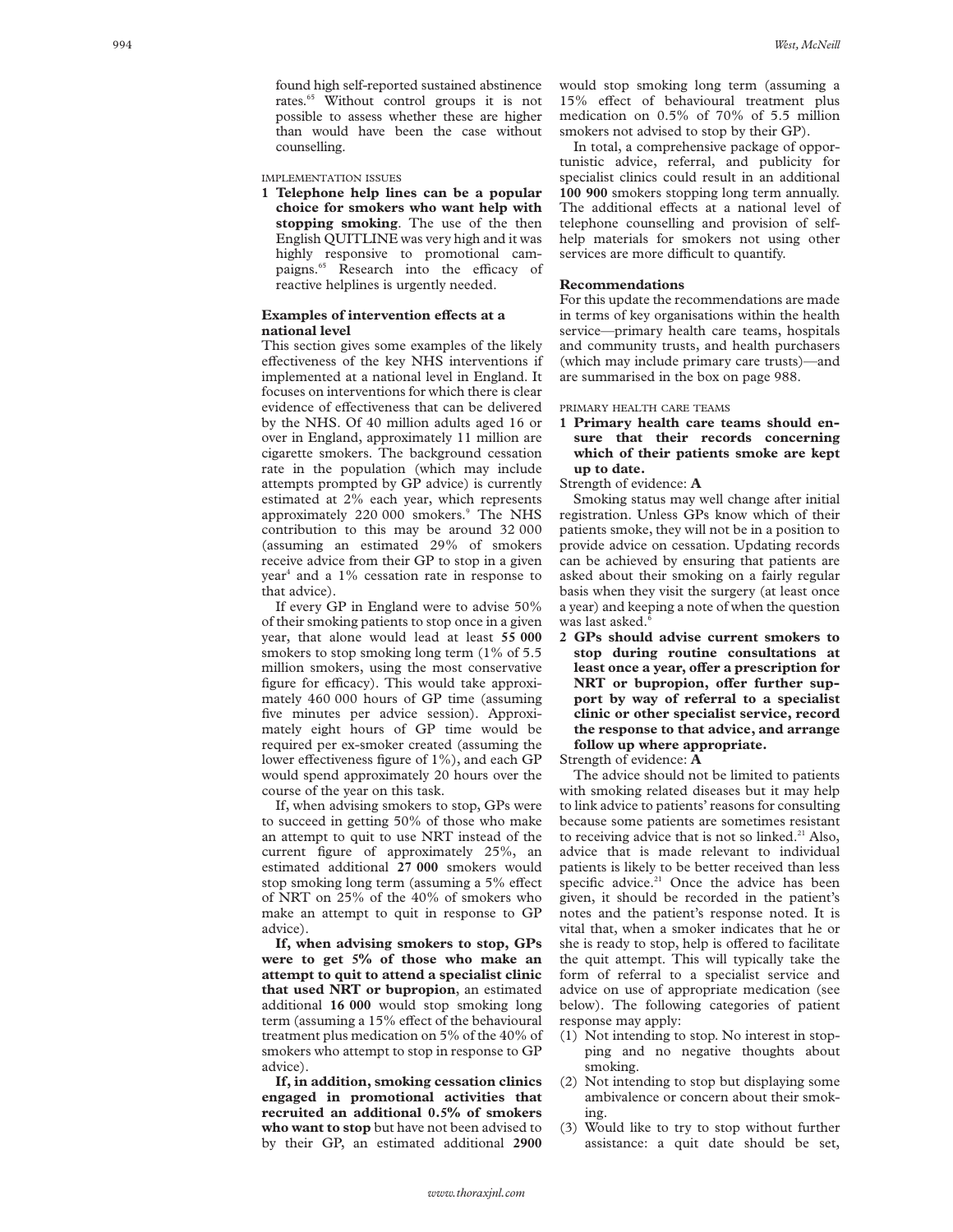written support materials and a national telephone help line number given out, and advice given on NRT and/or bupropion with a prescription where appropriate.

- (4) Would like to stop and would like assistance: refer to a specialist clinic or, if that is not appropriate, refer to other specialist service such as a trained practice nurse or pharmacist.
- **3 Practice nurses should be prepared to encourage known smokers to stop and oVer assistance where possible.**

Strength of evidence: **C**

Although there is little evidence currently to support this activity, unless they are specifically employed to do this, encouraging and supporting lifestyle changes is part of the role of the practice nurse and smoking is an important element of this. Practice nurses may also be an important avenue for the provision of further prescriptions of NRT and bupropion for smokers who are conforming to a quit plan. If 4–6 weeks' free supply of NRT (provided for by the White Paper initiative) is still current policy, then practice nurses may be providing the free NRT for smokers who are eligible to receive it (smokers in England who are entitled to free prescriptions, which includes those on income support, are currently entitled through the new smoking cessation services to receive vouchers for 4–6 weeks' supply of free NRT from an accredited smoking cessation provider which may include practice nurses). As far as possible, the advice should follow the principles adopted in specialist smokers' clinics. These include:

- (1) Setting a definite quit date within  $1-2$ weeks of the first consultation.
- (2) Emphasising complete abstinence as the goal.
- (3) Assessing the suitability of the client for bupropion or NRT and strongly recommending one or other unless contraindicated.
- (4) If NRT is to be used, facilitating the process of obtaining a prescription, providing clear and accurate advice on use of NRT including side effects that may be experienced and what it can and cannot achieve.
- (5) If bupropion is to be used, facilitating the process of obtaining a prescription, providing clear and accurate advice on the use of bupropion including side effects that may be experienced and what it can and cannot achieve, and integrating this into the counselling support.
- (6) Encouraging smokers to find a partner with whom they can make the quit attempt, and maintain close contact with that partner.
- (7) Checking abstinence by measurement of carbon monoxide in expired air.
- (8) Arranging follow up sessions on a weekly basis for at least four weeks.
- **4 GPs and practice nurses should receive suYcient practical and theoretical training to enable them to deliver opportunistic advice to encourage and** support a cessation attempt, and to offer **accurate advice on NRT or bupropion.**

Strength of evidence: **A**

GPs and practice nurses need to be able to appreciate the value of brief advice, have the practical skills necessary to give it effectively, and be knowledgeable about NRT and bupropion to avoid giving misleading advice to patients.

**5 Other primary health care team professionals should be encouraged to ask about smoking and advise smokers to stop.**

# Strength of evidence: **C**

Although the evidence is currently lacking for most professional groups, because of their access to smokers we recommend that other professional groups routinely ask about smoking, advise smokers to stop, and recommend sources of support where appropriate.

## HOSPITALS AND COMMUNITY TRUSTS

**6 Hospitals and midwifery services should implement eYcient systems for recording the smoking status of outpatients and inpatients and keeping these records up to date.**

Strength of evidence: **A**

Accurate up-to-date information on smoking status should be prominently displayed in relevant patient notes or computer records so that it is readily accessible at any time. This is a prerequisite for the provision of opportunistic advice as well as support for smokers who want it.

**7 Hospitals should be smoke-free and all patients should be advised of this at the earliest opportunity—for example, for elective admissions it should be stated in correspondence before the patient arrives.**

#### Strength of evidence: **C**

There should be prominent notices notifying staff and patients of the policy and the policy should be strictly enforced. In the USA hospitals are smoke-free. The policy is strictly enforced and there are no areas for people to smoke. This policy has proved effective and workable and is a condition of the hospital's accreditation. Implementing this recommendation will probably require a directive from the Department of Health. A possible exception to this is terminally ill patients who have smoked all their lives.

**8 Where practicable, current smokers attending hospital should receive opportunistic advice from a clinician similar to that described above for GPs and the advice should be recorded in the notes.**

## Strength of evidence: **A**

The frequency and nature of the advice will vary with the situation. It may be one-off advice for patients before attending for elective surgery or more regular advice for patients attending outpatient clinics on a long term basis. Each hospital department will need to determine a policy reflecting its own needs and opportunities.

**9 Hospital inpatient and outpatient smokers should be oVered specialist support and hospital outpatients should be**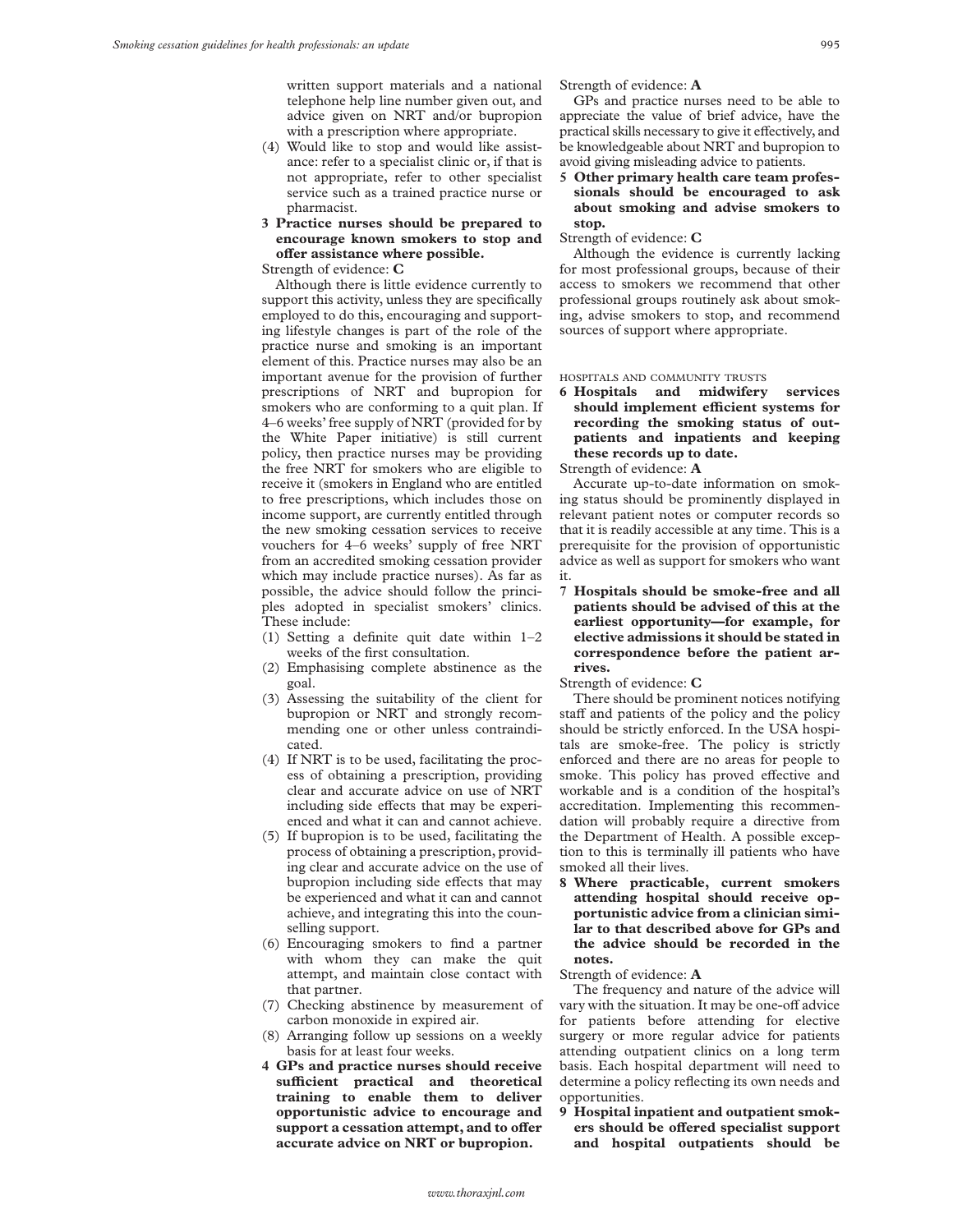# offered NRT or bupropion on NHS **prescription.**

Strength of evidence: **A**

For inpatients this may involve limited counselling at the bedside or more intensive support extending beyond the period of treatment, depending on the circumstances. The support should be provided by a smoking cessation specialist employed for the purpose. We therefore recommend that each hospital should have a smoking cessation specialist. Practical considerations will typically dictate that the offer be made by routine provision of leaflets prior to or on attendance at the hospital supplemented by a verbal offer by health care staff, rather than having a counsellor proactively seeking out smokers

**10 Pregnant smokers should receive clear, accurate, and specific information on the risks of smoking to the fetus and themselves and be advised to stop smoking.**

Strength of evidence: **A**

This may best be delivered by the GP when the smoker first presents but should, in any event, be reinforced by the midwife during the booking visit. Although there is no evidence base to support midwife delivered advice, it is a basic right of pregnant smokers to be advised of the specific risks.

11 Pregnant smokers should be offered **specialist support with stopping smoking.**

Strength of evidence: **A**

Although only a minority of mothers may take up this support, the evidence indicates that it can be effective. In general it should be made as convenient as possible for the mother to receive this support.

12 Clinicians, midwives, and other staff **who may be involved in discussing smoking with patients or clients should receive adequate training to enable** them to do this effectively.

Strength of evidence: **C**

This should involve theoretical and practical training on how to give advice, on facts about smoking, on methods of stopping such as NRT and bupropion, and services on offer.

#### SPECIALIST SMOKING CESSATION SERVICES

**13 Where possible, smokers should have access to a specialist smokers' clinic.**

Strength of evidence: **A**

In areas with good public transport and a high population density the clinic may be centrally located. In other areas it may be necessary to employ a peripatetic cessation specialist who can see clients in local health centres or provide specialist training to health centre staff.

**14 Specialist clinics and other support** services should be staffed by individu**als specially trained and employed for the purpose rather than attempting to fit the job in with other duties.**

Strength of evidence: **A**

Providing effective support and accurate advice and information requires someone (irrespective of professional discipline) who is trained, using the skills on a regular basis, who and keeps up or is kept up with the research.

## **15 The extent of provision of specialist smokers' clinics should be commensurate with demand.**

Strength of evidence: **C**

Overprovision of services will result in low morale among staff and wasted resources. Current evidence suggests a demand for one full time clinic or its equivalent per average sized health authority. However, this may change if smoking cessation services are more heavily promoted.

# 16 Clinics should offer both individual **and group treatment.**

Strength of evidence: **A**

Where groups are used, there is some evidence to suggest that they should be "group orientated" rather than "therapist orientated" aiming to foster group cohesion.<sup>66</sup> In general group sizes should be as large as possible, up to about 30 clients. There is a danger that, when people start dropping out of small groups, the remaining clients feel isolated and suffer a drop in morale.

Protocols should also be developed for individual treatment. Group treatment is sometimes not possible and some smokers will prefer to be seen individually.

**17 Specialist services should incorporate advice to use NRT or bupropion into the regimen.**

Strength of evidence: **A**

Advice on appropriate use of and expectations surrounding NRT and bupropion is a key part of the package offered by the withdrawal orientated treatment model.<sup>6</sup>

**18 The withdrawal orientated treatment model oVers a practicable and proven system for most specialist services.**

Strength of evidence: **C**

There is insufficient evidence from controlled trials that would enable detailed guidance to be given about what elements of a behavioural support package to include or exclude. However, the withdrawal orientated model as a package is known to produce cessation rates as good as any encountered elsewhere and is well documented.<sup>67</sup>

HEALTH CARE PURCHASERS

**19 Purchasing smoking cessation interventions represents an extremely cost eVective way of reducing ill health and prolonging life.**

Strength of evidence: **A**

The case for spending money on encouraging and assisting cessation is very clear with interventions typically costing under  $\text{\textsterling}1000$ per life year saved.<sup>3</sup> This is true for opportunistic brief interventions with unselected smokers, for NRT, bupropion, and for specialist clinics. All of these elements represent extremely good value for money.

**20 The precise blend of intervention elements (opportunistic advice, specialist support from trained staV, specialist clinics, free NRT, etc) will depend on**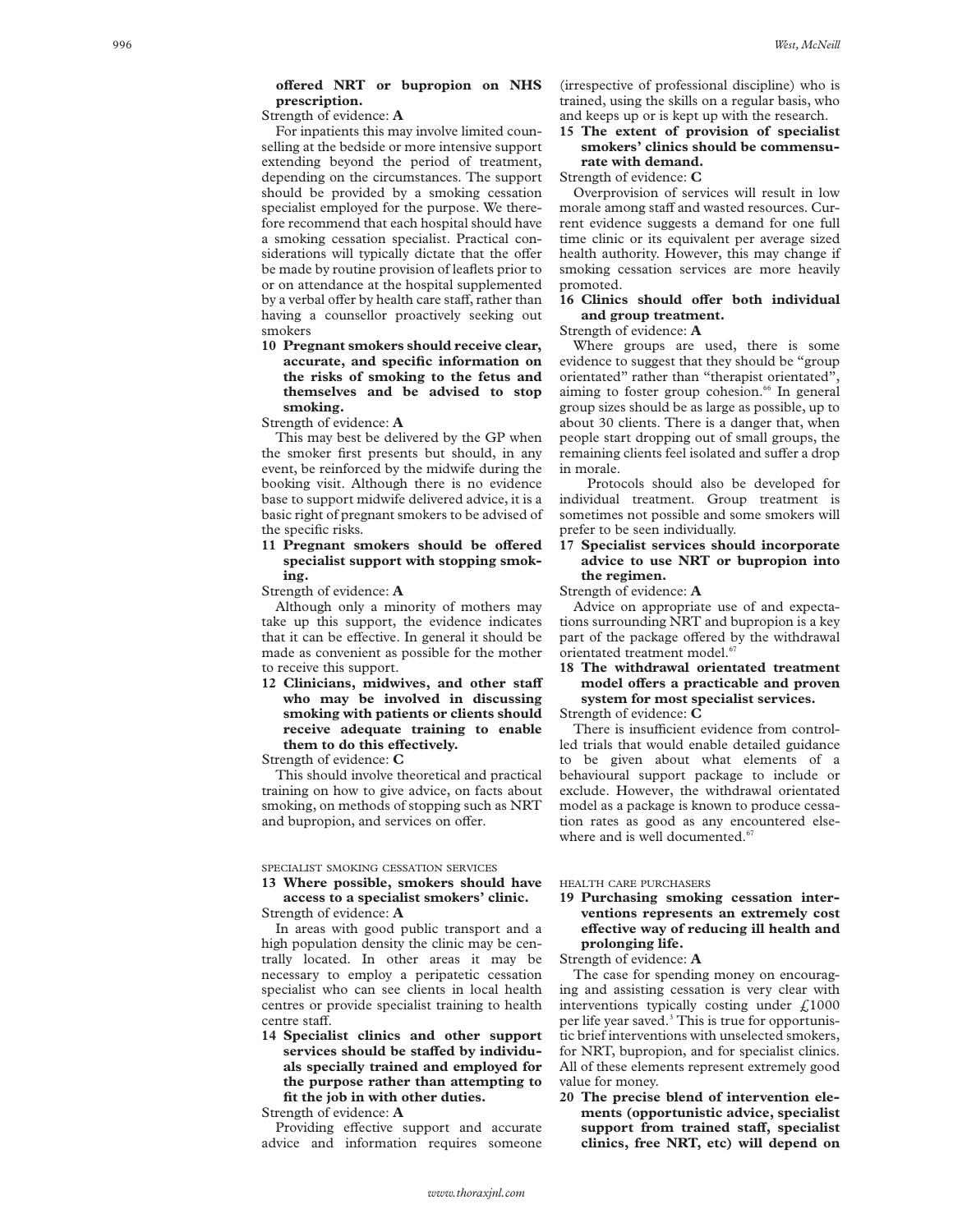**the local circumstances, but it should place greatest emphasis on elements that have the strongest evidence base.**

Strength of evidence: **A**

These include brief opportunistic advice from GPs, provision of NRT or bupropion, and specialist support from trained staff employed for the purpose. Pharmacists who are willing to offer a structured smoking cessation intervention to their clients may provide a useful element of the overall provision. Attempting to set up multiple clinics serving small populations is not recommended, although in rural communities it may be necessary for the specialist to travel to a location near to the clients to deliver the service rather than vice versa. Telephone support lines should also be given strong consideration; this would normally involve advising smokers to contact a national telephone help line but, in special cases, there may be a case for setting up special lines for particular purposes. Publicising and profiling all the services will be important; other promising models should be evaluated.

**21 Consideration should be given to establishing a core syllabus and national accreditation for training for opportunistic interventions and for those delivering the specialist services to ensure a minimum standard.**

Strength of evidence: **C**

At present there are no checks on the quality of the training provided or the accuracy of the information being conveyed, yet purchasers of training are not in a position to know what constitutes high quality training.

**22 Training for those not paid to do smoking cessation as a main part of their work should be purchased to enable cessation interventions to be imple**mented effectively; this should not **detract from funding for a core specialist service.**

Strength of evidence: **A**

Training for midwives, dentists, and other health professionals is important but the evidence base for the effectiveness of their role is currently limited.

#### PHARMACOTHERAPIES (NRT AND BUPROPION)

# **23 Smokers of 10 or more cigarettes per day should normally be encouraged to use NRT or bupropion.**

Strength of evidence: **A**

The evidence continues to show that it increases the chances of success and reduces withdrawal discomfort.

# **24 There is currently no scientific basis for recommending one form of NRT over others.**

Strength of evidence: **B**

There is no scientific case for attempting to match individual smokers to particular forms of NRT. However, heavy smokers (more than 20 per day) should use 4 mg rather than 2 mg chewing gum and smokers of more than 10 per day should use the standard dose of transdermal patch rather than low dose versions (either 21 mg 24 hour patch or 15 mg 16 hour patch).

The form of NRT is probably best determined by the smoker's personal preference and tolerance for side effects.

**25 There is no scientific basis for disallowing diVerent forms of NRT to be combined and there may be some benefit to combinations.**

Strength of evidence: **B**

Combining different forms of NRT such as patch and nasal spray has not been found to be harmful in clinical trials and may improve success rates.

**26 NRT can be recommended for use in patients with cardiovascular disease, but only with the agreement of the patient's physician if the disease is acute or poorly controlled.**

Strength of evidence: **B**

There is no scientific basis for disallowing the use of NRT in patients with cardiovascular disease. More detailed guidelines on the use of NRT in these patients are given elsewhere. $668$ There is no evidence that NRT is harmful in patients with cardiovascular disease and the benefits from stopping smoking are considerable. At the same time, evidence is conflicting on whether patients with manifest cardiovascular disease are helped by NRT.

**27 Use of NRT by pregnant smokers may benefit the mother and fetus if it leads to cessation of smoking.**

Strength of evidence: **C**

There is some evidence that nicotine may be implicated in some of the damage to the fetus from smoking in pregnancy, but the harm from NRT would be expected to be less than from smoking. Therefore a judgement needs to be made in each case about whether the mother would be able to stop without NRT. If NRT is used it would be prudent to advise more strongly than usual that it be stopped if the mother resumes smoking. In addition, it may be preferable for patients to use oral dosing forms rather than transdermal patches because nicotine levels can be reduced more rapidly in the event of problems.

# **28 NRT may aid smoking cessation in** adolescent smokers but there is insuffi**cient evidence yet to make a recommendation.**

Strength of evidence: **C**

One might argue that there is no reason to believe that NRT would be any less effective in adolescents than in adult smokers but, on the other hand, the lability of motivation to stop in adolescents may limit the effectiveness of NRT.

**29 No recommendation can currently be made concerning the circumstances in which bupropion should be preferred over NRT or vice versa other than those for which one of the drugs is contraindicated.**

Strength of evidence: **B**

It is imperative, however, that smokers be given accurate and balanced information on the effectiveness and safety of these drugs.

**30 No recommendation can be made regarding the use of NRT and bupropion in combination.**

Strength of evidence: **B**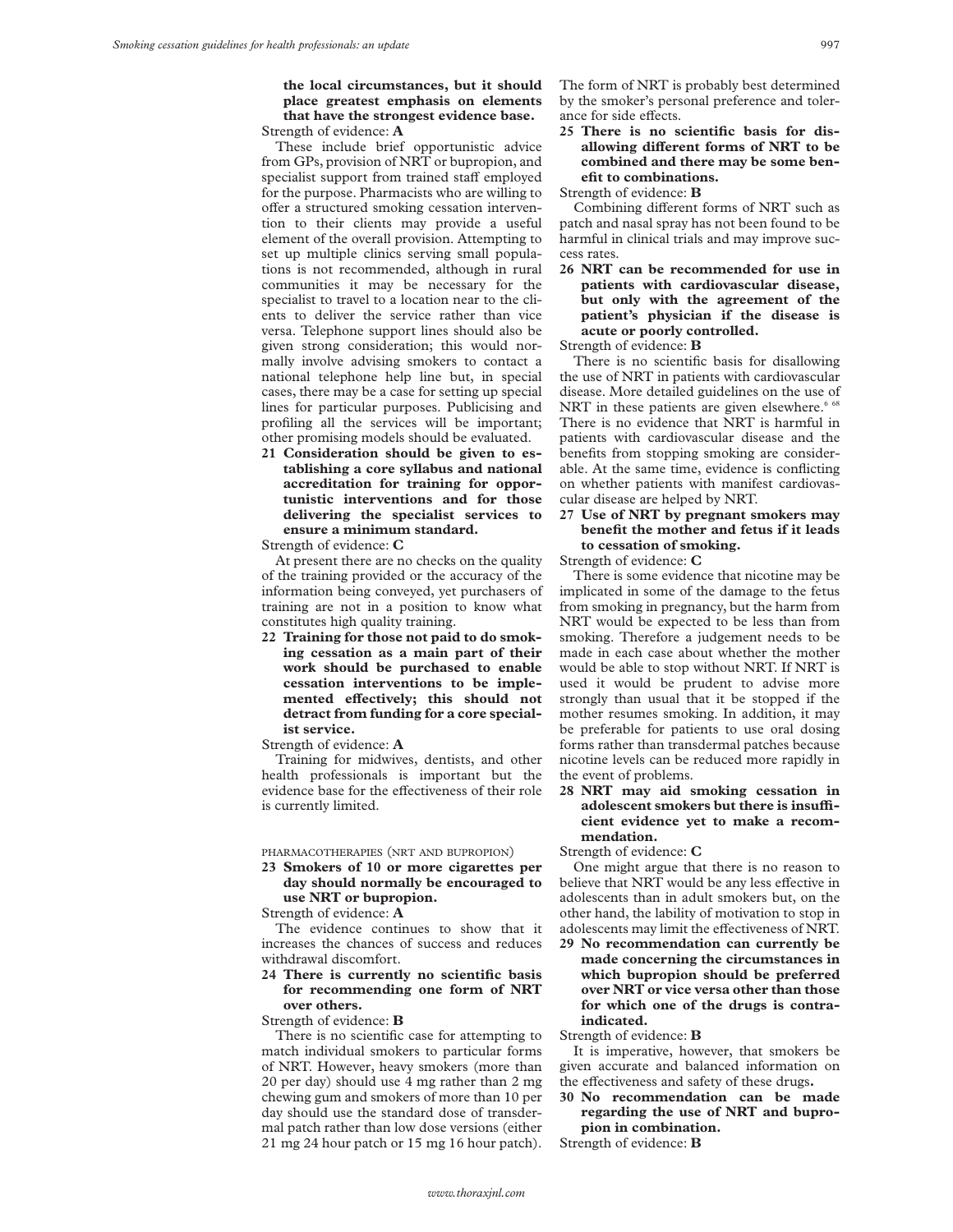Although one study found that the combination was better than nicotine patch alone, $60$  this finding needs to be replicated before a firm recommendation can be made.

# **31 Both NRT and bupropion should be available on NHS prescription.**

Strength of evidence: **A**

They are both effective and cost effective life preserving treatments and making one available on the NHS and the other not available on the NHS is unreasonable and likely to cause problems in the delivery of services where only NRT or only bupropion is available.<sup>4</sup>

**32 Both bupropion and NRT should be prescribed for relatively short durations at a time and the prescriptions only repeated if the quit attempt is continuing.**

Strength of evidence: **A**

There is good evidence that a high proportion of smokers making an attempt to quit will either fail to quit at all or relapse within the first few weeks.<sup>69</sup> To supply the full course is therefore wasteful. It makes sense to provide pharmacotherapies only for as long as the quit attempt is continuing.<sup>70</sup> There is limited evidence that subjects continue to make quit attempts for several weeks after the end of treatment with bupropion.<sup>60</sup> Bearing this in mind, it makes sense to prescribe bupropion for four weeks and to provide a further month's treatment if the quit attempt is continuing or the smoker is conforming to an agreed smoking cessation programme.<sup>70</sup>

#### **Conclusions**

The key recommendations of the 1998 guidelines are reinforced and the update has provided an opportunity to provide additional clarity and detail. Brief opportunistic advice from GPs remains an important element as do NRT and provision of behavioural support. Key new features of the update are:

- Clarification on what it would be reasonable and useful to expect primary health care teams to undertake.
- The recommendation that smokers be referred to specialist smokers' clinics as the first line of referral for smokers wanting help beyond what can be provided through brief advice from the GP.
- A key distinction between behavioural support provided by trained smoking cessation specialists (for which there is good evidence of effectiveness) and more limited support provided by other health care professionals as part of their routine duties (for which there is limited evidence of effectiveness).
- The recommendation that both bupropion and NRT should be available on reimbursable NHS prescriptions.
	- Recommendations concerning bupropion.
- Provision of more information on the scope of evidence relating to NRT.
- The recommendation that hospitals should be smoke-free and that this policy should be strictly enforced.

As new evidence emerges, particularly on implementation of smoking cessation services, the guidelines will need further updating. There are approximately 170 papers published each month on smoking and, in addition, new guidance may be required as experience in delivery of the NHS service accumulates.

This work was funded by the Health Education Authority and the Health Development Agency.

#### **Appendix A: List of reviewers**

Professor John Britton, *Professor of Respiratory Medicine, Department of Medicine, University of Nottingham, City Hospital, Nottingham, UK*

Dr Tim Coleman, *Senior Lecturer, Department of General Practice and Primary Health Care, University of Leicester, Leicester General Hospital, UK*

Dr Jonathan Foulds, *Director of the Tobacco Dependence Program, University of Medicine and Dentistry, New Jersey, USA*

Professor Godfrey Fowler, *Emeritus Professor of General Practice, University of Oxford, UK*

Professor Christine Godfrey, *Professor of Health Economics, Centre for Health Economics, University of York, York, UK*

Professor Peter Hajek, *Professor of Clinical Psychology, St Bartholomew's and the Royal London School of Medicine and Dentistry, University of London, UK*

Professor Martin Jarvis, *Assistant Director, Health Behaviour Unit, Department of Epidemiology and Public Health,University College London Medical School,London, UK*

Dr Tim Lancaster, *Co-ordinating Editor, Cochrane Tobacco Addiction Review Group, ICRF General Practice Research Group, University of Oxford, Division of Public Health and Primary Health Care, Institute of Health Sciences, Oxford, UK*

Dr Dawn Milner, *Senior Medical OYcer,Department of Health, London, UK*

Dr Lesley Owen, *Senior Research Manager, Health Development Agency, London, UK*

Professor Michael Russell, *Emeritus Professor of Addictions, National Addiction Centre, Institute of Psychiatry, University of London, London, UK*

Dr John Stapleton, *Senior Lecturer, King's College London, Institute of Psychiatry, University of London, UK*

Dr Lindsay Stead, *Cochrane Tobacco Addiction Review Group, ICRF General Practice Research Group, University of Oxford, Division of Public Health and Primary Health Care, Institute of Health Sciences, Oxford, UK*

Dr Gay Sutherland, *Honorary Consultant Clinical Psychologist, King's College London, Institute of Psychiatry, University of London, UK*

#### **Appendix B: List of endorsers**

ASH, ASH Scotland, British Dental Association, The British Dental Hygienists' Association, British Heart Foundation, British Lung Foundation, British Thoracic Society, Cancer Research Campaign, Chartered Society of Physiotherapy, Community Practitioners' & Health Visitors' Association, Faculty of General Dental Practitioners, Imperial Cancer Research Fund, National Asthma Campaign, National Heart Forum, National Pharmaceutical Association, National Primary Care Facilitation Programme, No Smoking Day, Pharmacy Healthcare Scheme, QUIT, Royal College of General Practitioners, Royal College of Midwives, Royal College of Nursing, Royal College of Physicians, Royal Pharmaceutical Society of Great Britain, The Royal College of Surgeons.

- 1 Raw M, McNeill A, West R. Smoking cessation guidelines for health professionals. A guide to effective smoking cessa-<br>tion interventions for the health care system. *Thorax* 1998;**53**(Suppl 5, Pt 1):S1–19.
- 2 Department of Health. *Smoking kills: a White Paper on tobacco*. London: The Stationery Office, 1999.
- 3 Parrott S, Godfrey C, Raw M, *et al*. Guidance for commissioners on the cost effectiveness of smoking cessation inter-
- ventions. *Thorax* 1998;**53**(Suppl 5, Pt 2):S1–38. 4 McNeill A, Bates C. *Smoking cessation in primary care* . London: ASH, 2000.